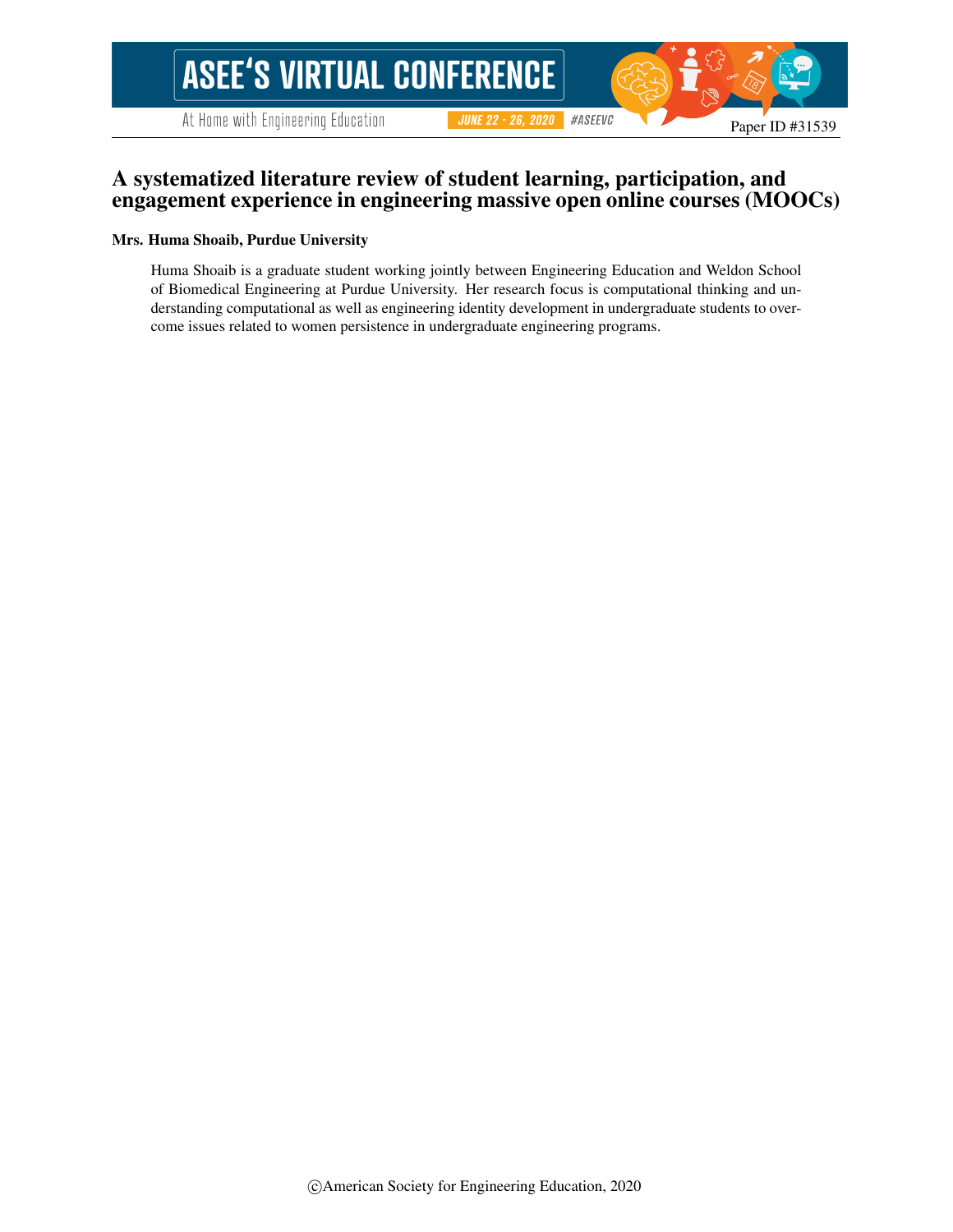## **A systematized literature review of student learning, participation, and engagement in engineering massive open online courses.**

## **Abstract**

This report is a systematized literature review on articles relevant to student learning, participation, and engagement in engineering massive open online courses. Learning about student participation and engagement in MOOCs will help with increasing student retention in MOOCs. The review details the systematized search of relevant databases for journal publications related to student learning, participation, and engagement in engineering massive open online courses. 21 peer-reviewed journal articles were retrieved and shortlisted from three databases: Education Source, ERIC, and Scopus. The focus of these articles was massive open online course participants (students) and what are their experiences in terms of learning, participation, and engagement. Four emergent themes were found in the surveyed literature. The first theme was the identification of different learning groups in MOOC participants. The second theme was the identification of participation patterns in MOOC participants. The third theme identified a correlation between student engagement and other factors like student retention and grades in MOOCs. Finally, the fourth theme was the identification of a gap for improvement in engineering massive open online courses.

## **Introduction and Literature Review**

Massive open online course (MOOC) is defined by Siemens (2010) as a web-based course available for free enrollment by any participant regardless of their physical location. Fischer (2014) gave a similar definition of massive online courses as short-term courses designed for higher education with massive enrollments and a promise to provide free education for all. He complemented Siemens (2010) definition by adding that these courses are offered in different areas of interests.

Massive open online courses are a game changer in the history of engineering education. These courses are free of cost (open), without the hassle of coming to a physical location (online) and are of high quality. Hence, these courses appeal to learners who cannot afford to pay heavy college fees and learners who have the difficulty of commuting to a physical classroom in order to access the information being taught Kay (2013).

Despite the potential and hype associated with MOOCs, they have challenges as well. Retention rates overall are typically very low. Armellini (2016) reported that only 10% participants complete the them. There is a need to understand the reasons behind the low retention and persistence rate of students in these courses. One way to understand the reason of low persistence in MOOCs is to explore the literature about student learning, engagement, and participation in them in order to get an essence of their impact. Knowing about the big picture will help with student persistence in MOOCs.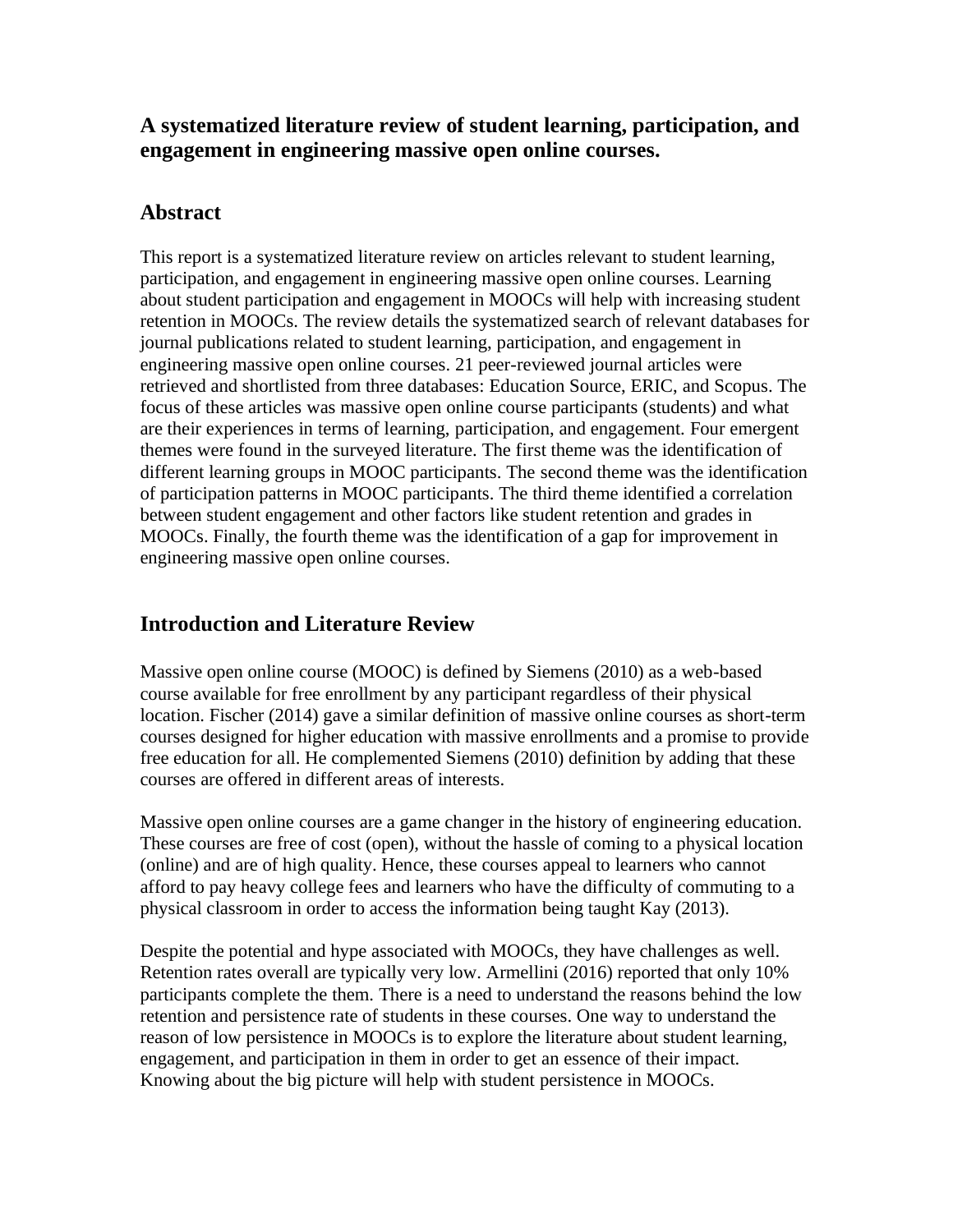The systematize review will identify student learning categories and styles because of a number of reasons.

Firstly, since they are free of cost, massive open online courses have large enrollments. London (2016) reports that student learning success has been a major question of concern since the emergence of massive open online courses. Monitoring student learning in large classrooms is a challenge. It's a challenge because as the number of students increase it is difficult to keep track of learning styles and success of all students.

Secondly, in traditional classrooms, there is a student-teacher interaction which helps the teacher identify the students' learning style. When the teacher is not available to assess the student in the technological MOOC environment it becomes a challenge to assess the learning style because the student and instructor are not at the same physical setting rather are virtually connected through a platform.

In addition to student learning, it is also important to know about how students engage and participate in MOOCs. Because it is reported by Barba (2016) that the strongest predictor of student performance is participation, followed by motivation. Research literature can help to address how students participate in MOOCs and how this participation can be improved. Why and how people come to MOOCs needs to be better understood and importantly what factors contribute to learners' MOOC performance. Addressing these questions is important, as motivation is reported to be the second biggest factor to help increase student persistence in MOOCs Barba (2016).

There is a need to exhaust and synthesize previous literature in a systematic manner to know about student learning styles, measured of student learning success and patterns of participation and engagement in MOOCs. Synthesizing relevant information through systematized literature review will help give an insight into how student experience can be improved in terms of learning, engagement, and participation so that students persist in MOOCs.

### **Scope**

This literature review focuses on student learning, participation, and engagement in engineering massive open online courses. Massive open online courses get large enrollments because of being open (free of cost). Because of open enrollment and no restriction on age to get enrolled in massive open online courses, it is very difficult to limit the scope of this systematized review to high school, undergraduate or graduate students. Neither, the literature can be narrowed down to a specific geographic region because massive open online courses surpass the need of being physically available in a classroom.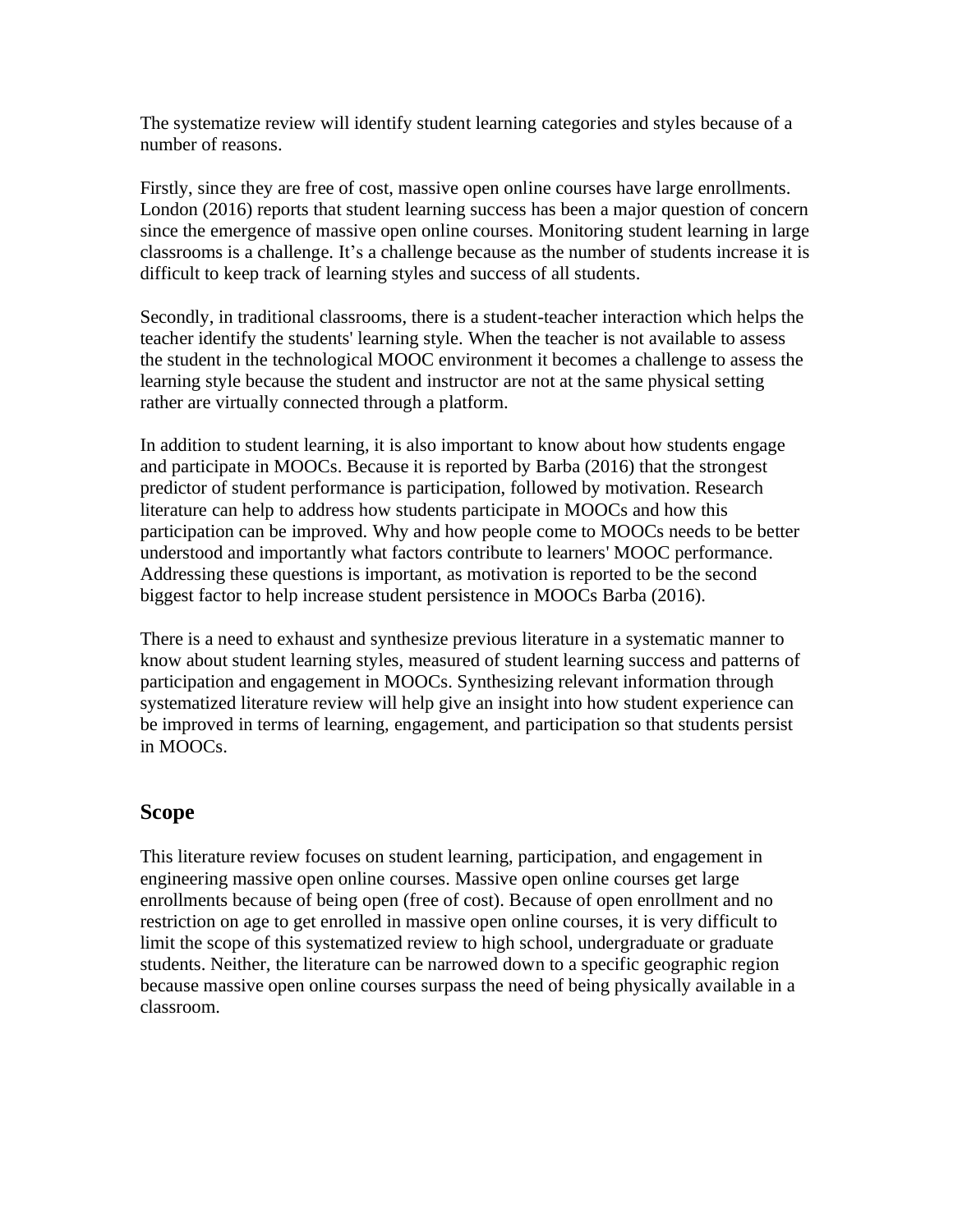## **Research Question**

Although this literature review study fits inside a larger subspace of engineering learning systems (technological innovation in teaching and learning pedagogy) it will help create a better understanding of massive open online courses in engineering. This systematic literature review will identify what the literature says about student learning, participation, and engagement in engineering massive open online courses?

### **Methods**

In accordance with the systematized literature review process Booth (2016), a set of selected databases were queried using a nearly identical search string in order to capture articles that would plausibly address the research question. Three databases were selected for this project: Education Source, ERIC, and Scopus. Education Source and ERIC are databases that contain sources related to education. These databases were selected to align with the goal of the project to look into literature which is focused on engineering massive open online courses and their role in student learning, participation, and engagement. The final database, Scopus, is the largest source of peer-reviewed literature. Such a broad reach is important to address the overarching research goal because of the field-spanning nature of massive online courses in engineering. A three-part search string was adapted to query each database, as displayed in Table 2.

The first part of the search string extracted documents that had a title, keywords or abstract (depending on the database) that included "moocs" or "massive open online courses". A broader search of full text was conducted for "engineer\*". The final part of the search string consulted the full text for "student engagement OR student learning OR student participation".

The inclusion of articles that discuss student engagement, learning, and participation in engineering massive open online courses were acquired. Either within the search string (Scopus) or through a refining menu (all others), steps were taken to include only journal articles within the reported results. The focus of the systematized review was to find peer-reviewed journal articles which were focused on student learning, participation and engagement experience in engineering massive open online courses.

The applied search strings and subsequent results from each database are shown in Table 1. There were 11 results in Education Source, 23 in Scopus, and one result in ERIC. Following the method advised in Preferred Reporting Items for Systematic reviews and Meta-Analyses (PRISMA) guide Moher (2009), four duplicates were removed from the collated databases for a total of journal articles 35. The PRISMA flowchart Moher (2009) for the searching and refining process can be seen in Figure 1 at the end of this section.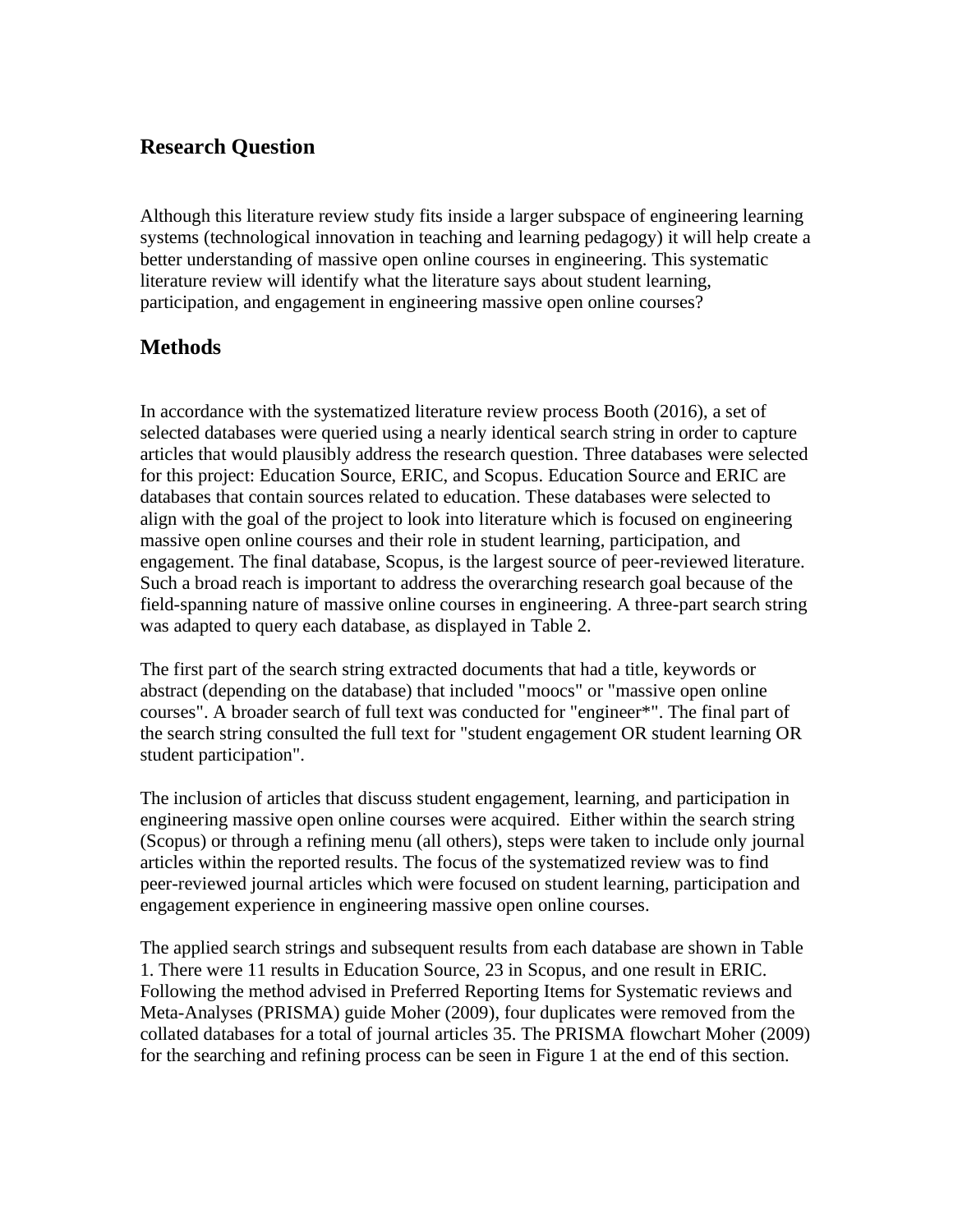The review was limited to engineering MOOCs. Popular international massive open online platforms were selected from countries whose first language is English. The review was also limited to students who either completed or were enrolled in engineering MOOCs regardless if they completed the course or not because the review focuses on the student learning experience. The only peer-reviewed journal articles written in the English language were considered. Peer-reviewed journal articles were selected from 2010 onwards because MOOCs emerged in 2011. The limitations for refining the corpus of acquired peer-reviewed journal articles can be seen in Table 2.

| <b>Search String</b>                                                                                                                                                                                                                               | <b>Database</b>            | <b>Retrieved Articles</b> |
|----------------------------------------------------------------------------------------------------------------------------------------------------------------------------------------------------------------------------------------------------|----------------------------|---------------------------|
| TI ("moocs" or "massive open online")<br>courses") OR KW ("moocs" or "massive<br>open online courses") OR AB("moocs" or<br>"massive open online courses") AND<br>engineer* AND student engagement OR<br>student learning OR student participation  | <b>Education Source</b>    | 11                        |
| TI ("moocs" or "massive open online")<br>courses") OR KW ("moocs" or "massive"<br>open online courses") OR AB("moocs" or<br>"massive open online courses") AND<br>engineer* AND student engagement OR<br>student learning OR student participation | Eric (EBSCO)<br>Interface) | -1                        |
| (TITLE-ABS-KEY (<br>"moocs" OR "Massive Open Online"<br>Courses") AND ALL (engineer*<br>) AND ALL (student AND<br>engagement OR student AND<br>learning OR student AND participation)<br>) AND DOCTYPE (ar) AND (<br>LIMIT-TO (DOCTYPE, "ar"))     | Scopus                     | 23                        |
| <b>Total Number of Articles After Duplication Removal</b>                                                                                                                                                                                          |                            | 31                        |

#### **Table 1. Complete search strings and results of the database query**

#### **Table 2. Inclusion criteria**

| <b>Limitations Criteria</b>                                       |  |  |
|-------------------------------------------------------------------|--|--|
| Massive online courses with large student enrollment<br>$\bullet$ |  |  |
| Peer Reviewed Journal Articles                                    |  |  |
| Written in English Language<br>$\bullet$                          |  |  |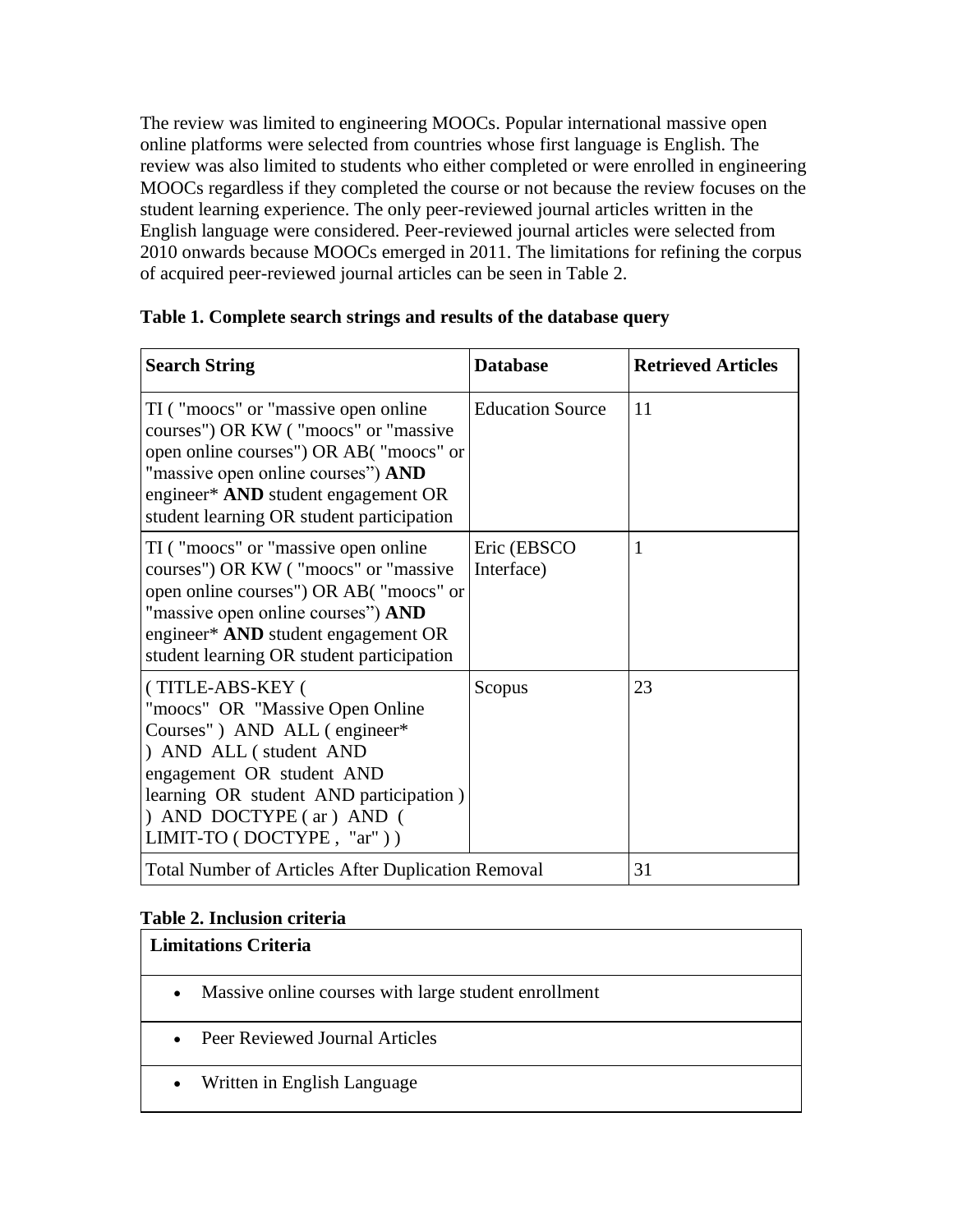- Focus on Engineering from (STEM)
- Age of Article (2010 2019)
- Focus on student learning, engagement, and participation



#### **Figure 1. Adaptation of the PRISMA flowchart for described search process Moher (2009)**

## **Findings**

The findings are constructed on the basis of the research question. The focus is on student learning, participation, and engagement. Hence, the research studies were read to answers questions pertaining to these factors. I categorized my literature review into three sections: Student learning in MOOCs, Student Participation in MOOCs and Student Engagement in MOOCs.

## **Student Learning in MOOCs**

The first emergent theme found while serving the literature about student learning in MOOCs was student characteristics. Student learning in surveyed literature is expressed in terms of student learning behavior experience. MOOC learners are classified into different groups based on learning behavior. This classification is performed in order to segregate students on the basis of their learning behaviors and capabilities.

Zhong (2017) investigated the learning behavior and learning processes in MOOC students. Students were classified on basis of their learning behaviors of being active or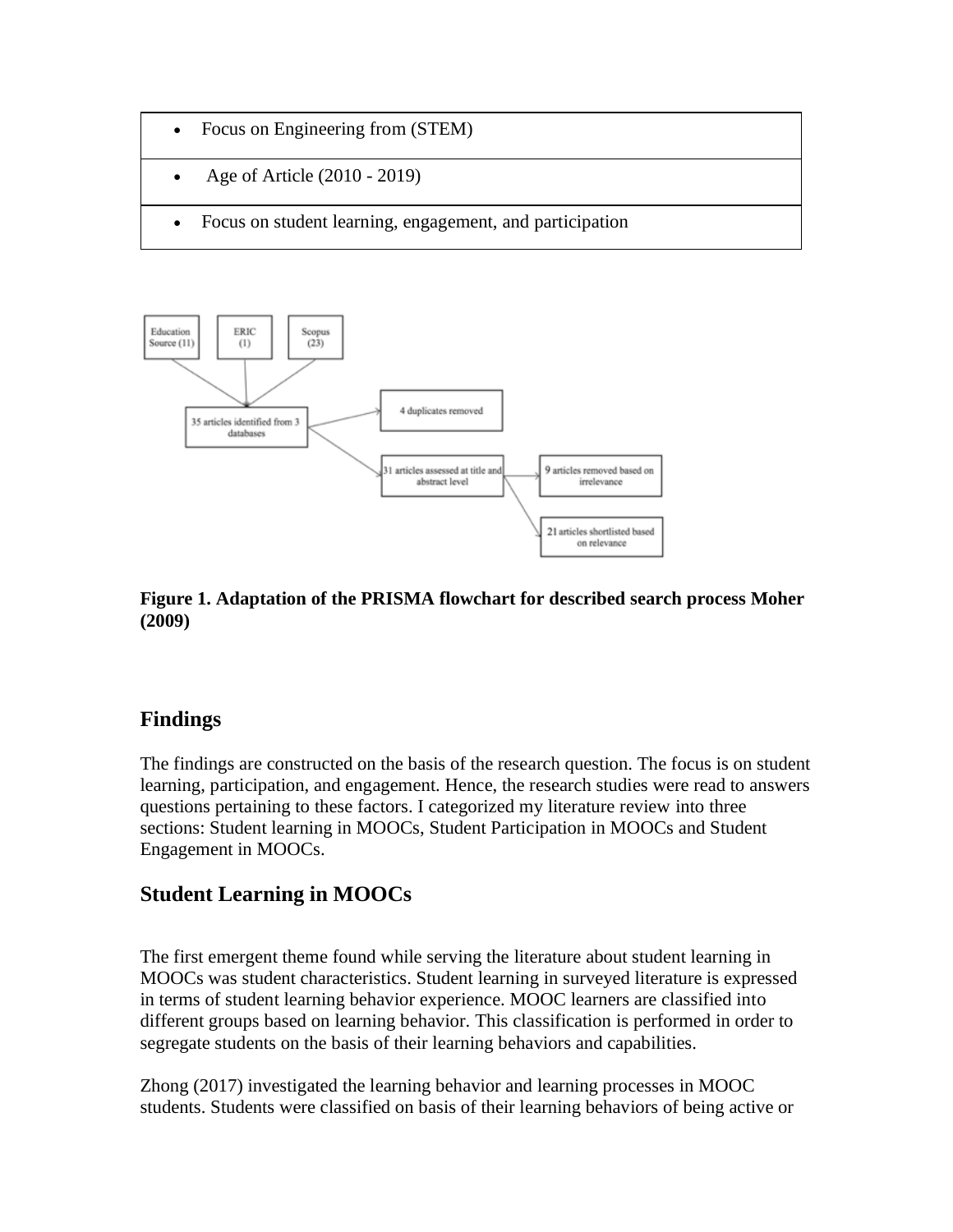passive learners. Tseng (2016) Classify MOOC learners into three categories; active learner, passive learner, and bystander. Active learners are those students who perform well in terms of timely submission of assignments or homework, pay attention to video content, complete the course and attain better grades as compared to other MOOC learners. Passive learners have opposing characteristics to active learners: they have limited participation. Whereas, bystander does not participate in the learning process.

Koller (2013) grouped MOOC learners into two main categories "browsers" and "committed learners." Active, passive and community contributors are placed under the "committed learners" category. Here active learners show characteristics of completing assignments and homework. Passive learners had characteristics of viewing course content, but they expressed limited participation on course forum and assignment completion. Community contributors also actively participated in course, but their interest was more inclined towards forum discussions.

Chang (2015) focused on student learning styles. They found out that students who were less interested in using technology were afraid of learning in technology environments and were at risk of discontinuing their involvement in the course. They named these students low reflective learners and suggested to engage these students in group activities to enhance their participation in the course.

The second emergent theme was factors which affect student learning process. It was found from the literature that several factors affect student learning in MOOCs. Selfmotivation and time management were factors identified in Kay (2013). These factors affected performance and completion rate in MOOC participants. (Armellini, 2016; Buhl, 2018; Feng 2017) reported pedagogical innovation as an important factor in student learning success. Student participation has a positive correlation with student learning outcome Liang (2014). In the same manner Lu (2017) reported that student engagement has a positive impact on student learning. Video resources including teacher are reported by Feng (2017) to be the main way to learn in MOOCs.

Thirdly, information on how student learning success is assessed in MOOCs was found as an emergent theme. The parameter for student learning is reported to be grading and analytics. Kay (2013) report that Quantitative data is provided to the student in form of raw scores or percentages on completion of modules or full course as grading. The average scores of assignments and quizzes are reported to reflect the learning outcomes of participating students Liang (2014). Also, Armellini (2016) report course completion rate as a student learning success measure.

### **Student Participation in MOOCs**

Student participation in MOOCs is an essential factor to assess the quality of a MOOC. Increasing student participation will help in student persistence. Santos (2014) reported after analyzing student behavior in MOOCs that the students which show more participation in course activities have better chances of passing the course. Also,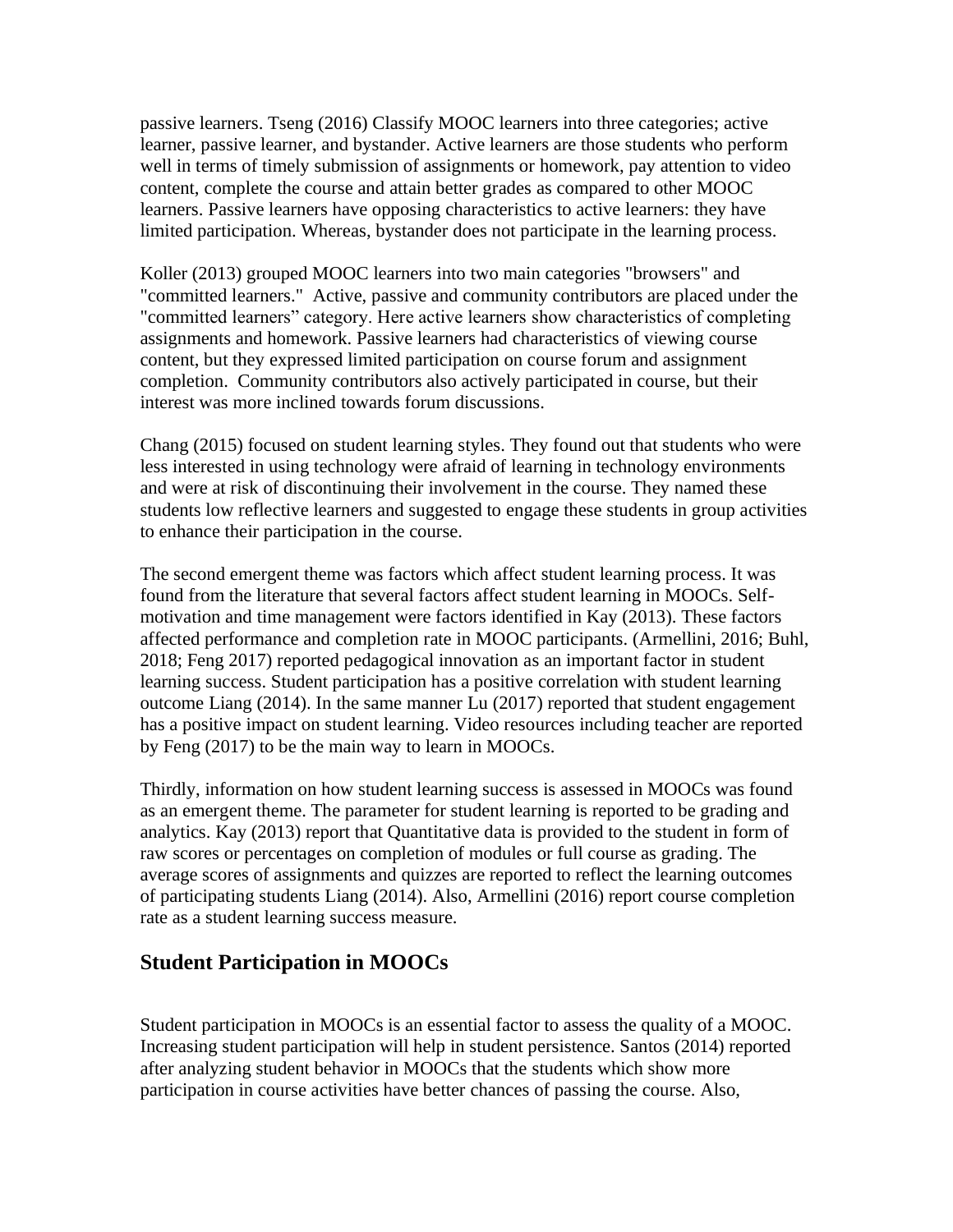according to Phan (2015) student participation and student course performance are directly related to reach other.

The first identified finding in student participation was identification of participation patterns in MOOCs. Eynon (2014) looked into student interaction and engagement patterns in MOOCs they analyzed that the participants assembled and dispersed as crowds instead on showing characteristics or forming a learning community, they also report that the students who show participation in course forums are high performers than those who don't show much participation. Phan (2015) also provided student participation pattern in MOOCs. Participation is reported to be trying an assignment, submitting an assignment, and active usage of discussion forum.

The second finding was identification of factors which are related to student participation in MOOCs. Williams (2018) reported that age was positively associated with MOOCs participation. Eynon (2014) reported that young adults from western world tend to show greater participation in MOOC forums. Evans (2016) reported that students who register earlier than the course start date show better persistence as compared to students who register late.

Yang (2017) reported that a course quality is a key factor for student participation. Quality is divided into five constructs: system quality, course quality, service quality, perceived ease of use, and perceived usefulness. Perceived usefulness and perceived ease of use mediated relationship between system quality, course quality, service quality, and the continuance intention of MOOC users. They suggested course information should be clear and understandable as quality affects participation. Liang (2014) also reported "perceived ease of use" as determinant of student participation in MOOCs. usefulness and ease of use of MOOC affect MOOC participation. Sadhasivam (2014) report prior knowledge of technology usage as an important factor towards MOOC participation.

The third finding presented suggestions to improve and assess student participation in MOOCs. Evans (2016) suggested that valuable and vital content information should be added in the first video lecture of each week as students tend to watch those videos more as compared to others. They also suggest adding a pre course survey for the student before start of the course as the students who filled the pre course survey in STEM courses demonstrated better participation and persistence rate as compared to the ones who did not. Williams (2018) suggested that a better model to assess MOOCc participation success would be to understand the reasons for taking the course by participating students. The study found that students' intentions and their level of intrinsic motivation were positively related to the participation in STEM courses.

#### **Student Engagement in MOOCs**

Student engagement plays a vital role in towards persistence in MOOCs. Anderson (2014) reported that learning about student interaction with MOOCs is very important, as it will provide insight into designing better MOOCs and check their effectiveness in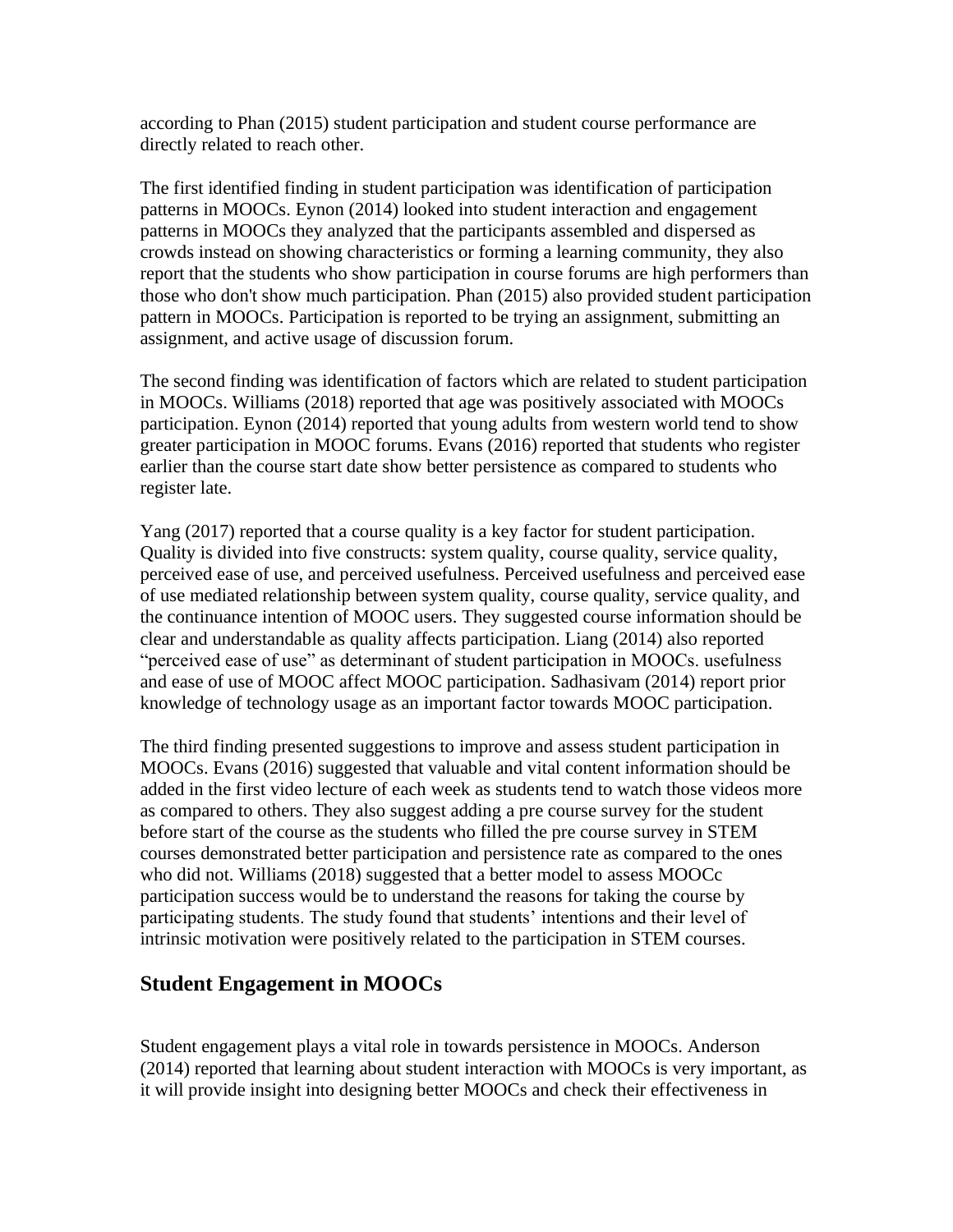teaching and learning. The literature on student engagement and participation in MOOCs has no clear boundaries. However, studies have identified and associated student characteristics with engagement in the same way they were found to be associated with student learning. Some studies have also reported on how students engage in MOOCs and how engagement can be improved for designing better MOOCs.

Studies have provided information on different ways and patterns of student engagement in MOOCs. Tseng (2016) proposed the importance of discussion forum feature in MOOCs; its presence is essential for assessment and engagement of student learning performance. They reported that the presence of a discussion forum in MOOCs is correlated with student retention. The ease of use of and responsiveness of discussion forum is also reported to increase student engagement in MOOCs by Phan (2015).

Kizilcec (2013) classified student engagement patterns on a famous MOOC platform called Coursera. The authors classified students in four categories of learner engagement. "On track" these students submit assignments on time. "Behind" submit assignments but after submission deadline. "Auditing" who just browse the course content and don't submit assignments. Lastly, "Out" students don't participate in the course in any manner after enrollment.

Early engagement in course is predictive of achievement according to Li (2018). They reported that the group students who engaged in watching lecture videos, taking quizzes and participating in discussion forums showed an overall better performance in the MOOC. In some studies; (Xiong, 2018; Alcarria, 2018) peer assessment is reported as a form of student engagement in MOOCs. However, peer assessment is not related with performance or achievement rather with student characteristics and behavior as well as social engagement. Williams (2018) reported having learner goals in STEM related MOOCs effected student engagement. These goals can be related to interest or use of information in future career. They also report that engagement is measured in terms of certification or activity completion.

Anderson (2014) investigated that the students' engagement in the MOOC is correlated with the students' final grade in the courses. Phan (2015) learners who demonstrated active engagement tended to out perform the ones who did not prioritize the similar trait. Active engagement is also shown to be one of the strong traits of a high quality MOOC. Lu (2017) reports that knowing about student engagement level can help identify at risk students in a timely manner.

| Author (Year)   | <b>Student Learning</b> | <b>Student Participation</b> | <b>Student Engagement</b> |
|-----------------|-------------------------|------------------------------|---------------------------|
| Alcarria (2018) |                         |                              |                           |
| Anderson (2014) |                         |                              |                           |
| Armelini (2016) |                         |                              |                           |

#### **Table 3. Classification of literature according content related to student learning, participation, and engagement.**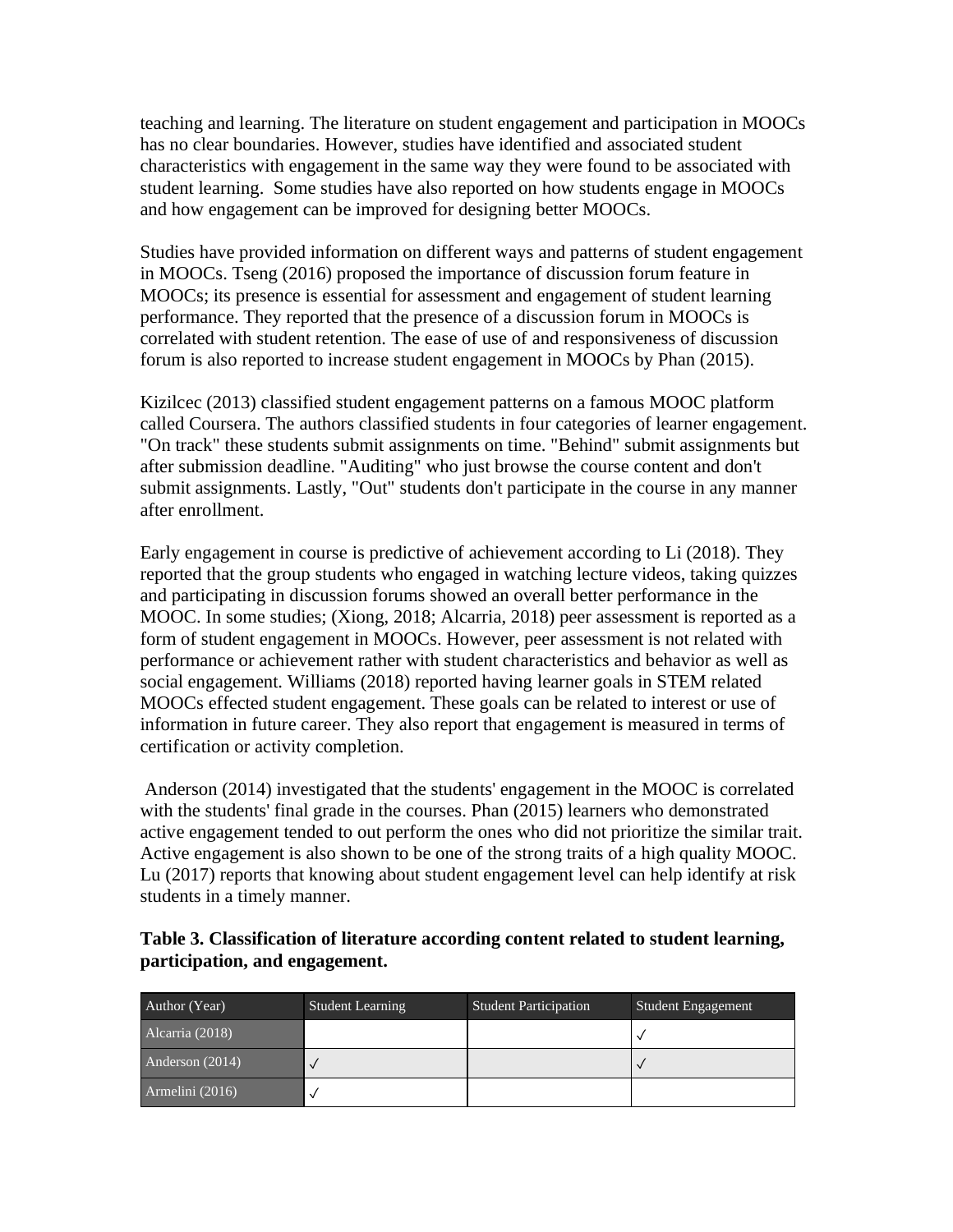| Buhl (2018)       | $\checkmark$ |              |              |
|-------------------|--------------|--------------|--------------|
| Chang (2015)      | $\checkmark$ |              |              |
| Evans (2016)      |              | $\checkmark$ |              |
| Eynon (2014)      |              | $\checkmark$ |              |
| Feng (2017)       | $\checkmark$ |              |              |
| Kay (2013)        | $\checkmark$ |              |              |
| Kizilcec (2013)   |              |              | $\checkmark$ |
| Koller (2013)     | $\checkmark$ |              |              |
| Li (2018)         |              |              | $\checkmark$ |
| Liang $(2014)$    | $\checkmark$ | $\checkmark$ |              |
| Lu (2017)         | $\checkmark$ |              | $\checkmark$ |
| Phan (2014)       |              | $\checkmark$ | $\checkmark$ |
| Sadhasivam (2014) |              | $\checkmark$ |              |
| Santos (2014)     |              | $\checkmark$ |              |
| Tseng (2016)      | $\checkmark$ |              |              |
| Williams (2018)   |              | $\checkmark$ |              |
| Xiong (2018)      |              |              | $\checkmark$ |
| Zhong (2017)      | $\checkmark$ |              |              |

# **Discussion**

The emergent findings in student learning were; categorization of learners according to their learning style, factors which are related to student learning, and student learning assessment parameters. It was found that "perceived ease of use" counts in student learning as well as participation. The perceived ease of use of MOOC is directly correlated with student learning and participation.

In literature there were no proper boundaries found to be established, in order to differentiate between student engagement and participation. Usage of feedback and discussion forums is reported to be participation as well as engagement. However, engagement and participation patterns were identified from literature which mainly constitute attempt and submission of assignment, active engagement in discussion forums and peer assessment. The literature further provided suggestions on increasing student participation and engagement as both of these factors were found to be directly related with student learning and persistence in the course.

Four finding emerged found from the surveyed literature. The first finding is the identification of different learning groups in MOOC participants. The second finding is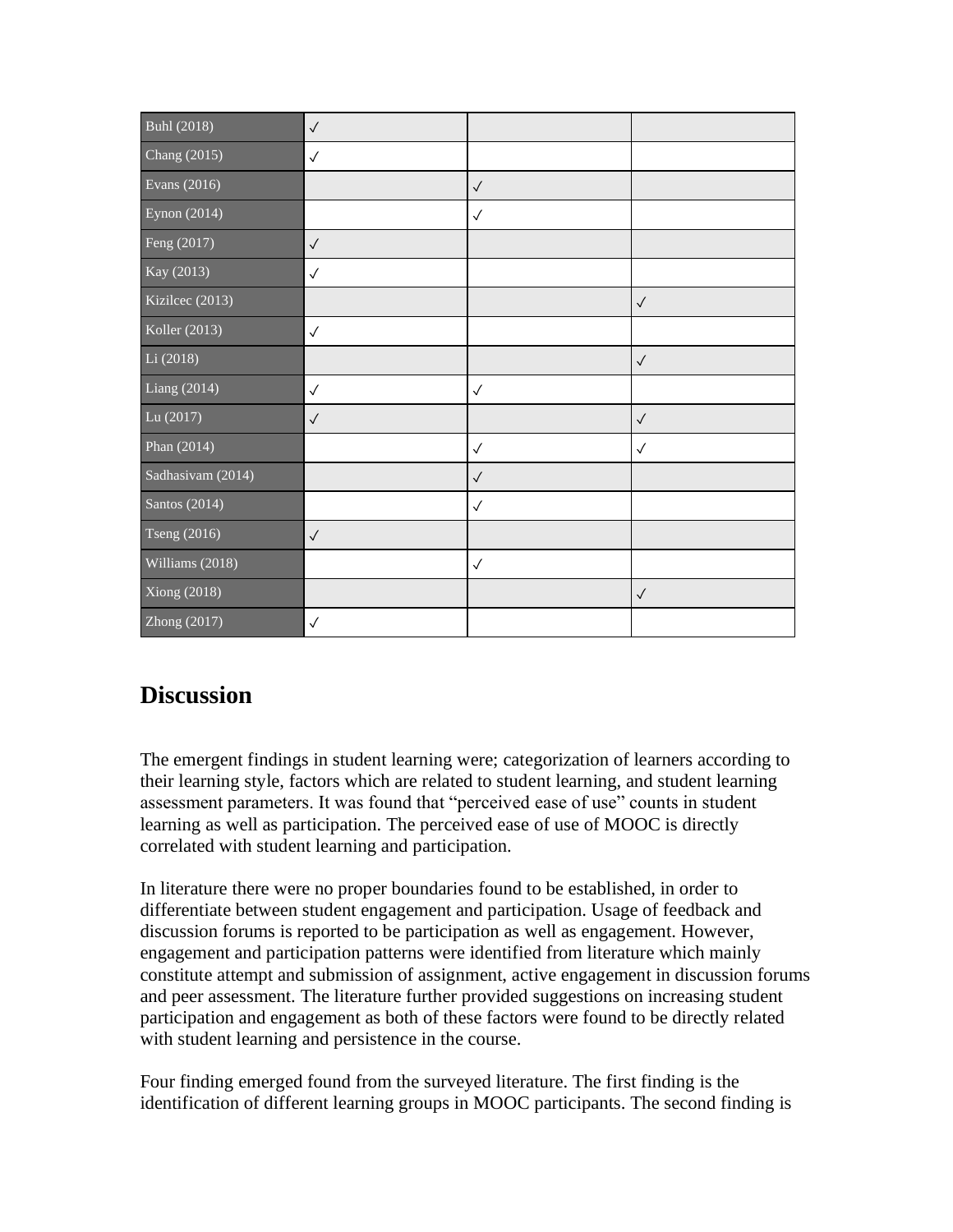the identification of participation patterns in MOOC participants. The third finding has identified a correlation between student engagement and other factors like student retention and grades in MOOCs. Finally, the fourth finding was the identification of gap for improvement in engineering massive open online courses. The potential implication of this study is student retainment and persistence in MOOCs and its impact on the future design process of massive open online courses in engineering.

#### **References**

- Alcarria, R., Bordel, B., de Andrés, D. M., & Robles, T. (2018). Enhanced peer assessment in MOOC evaluation through assignment and review analysis. *International Journal of Emerging Technologies in Learning*, *13*(1), 206–219. <https://doi.org/10.3991/ijet.v13i01.7461>
- Anderson, A., Huttenlocher, D., Kleinberg, J., & Leskovec, J. (2014). *Engaging with massive online courses*. International conference on world wide web. 23(14). 687–698.
- Armellini, A., Rodriguez, P., & Cecilia, B. (2016). *Are Massive Open Online Courses (Moods) pedagogically innovative?*. Journal of Interactive Online Learning. 14(1). 17-28.
- Barba, P.G., Kennedy, G.E., & Ainley, M.D. (2016). *The role of students' motivation and participation in predicting performance on a MOOC*. Journal of Computer Assisted Learning. 32. 218-231. doi:10.1111/jcal.12130.
- Booth, W. C., Colomb, G. G., Williams, J. M., Bizup, J., & Fitzgerald, T. W. (2016). *The craft of research.* Chicago: University of Chicago Press.
- Brahimi, T., & Sarirete, A. (2015). Learning outside the classroom through MOOCs. *Computers in Human Behavior*, *51*, 604–609. <https://doi.org/10.1016/j.chb.2015.03.013>
- Chang, R. I., & Chun Fu Lin2,. (2015). Survey of learning experiences and influence of learning style preferences on user intentions regarding MOOCs. *British Journal of Educational Technology*, *46*(3), 528–541.<https://doi.org/10.1111/bjet.12275>
- Evans, B. J., Baker, R. B., & Dee, T. S. (2016). Persistence patterns in massive open online courses (MOOCs). *Journal of Higher Education*, *87*(2), 206–242. <https://doi.org/10.1353/jhe.2016.0006>
- Eynon, R., & Gillani, N. (2014)*. Communication patterns in massively open online courses.* The Internet and Higher Education. 23. 18-26. doi:https:/[/doi.org/10.1016/j.iheduc.2014.05.004.](http://doi.org/10.1016/j.iheduc.2014.05.004)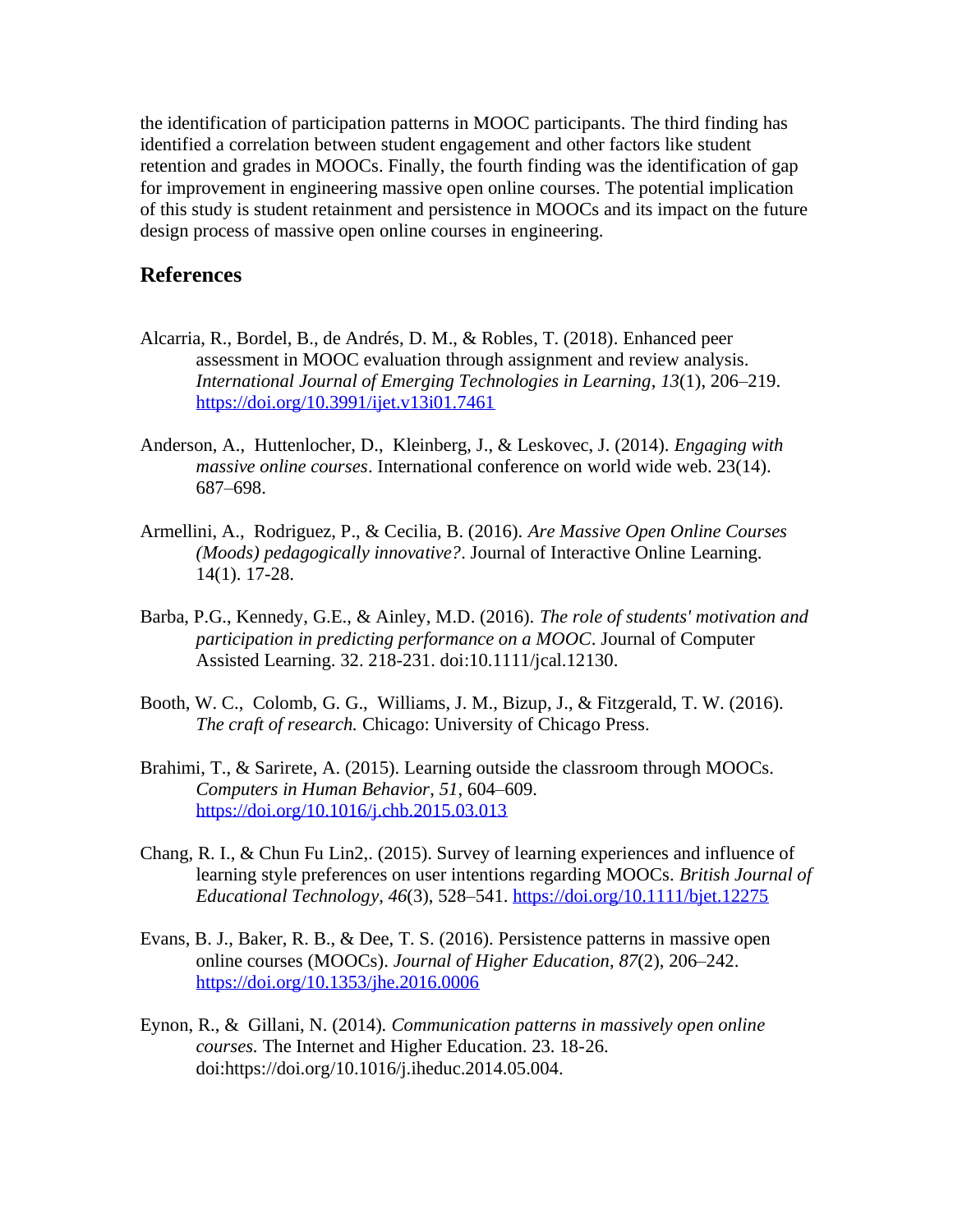- Feng, L., Jiang, H., Wang, J., 446485189@qq.com, & Gong, Y. (2018). Design, implementation and evaluation of MOOCs and DBL-based cross-registration. *Computer Applications in Engineering Education*, *26*(2), 405–412. <https://doi.org/10.1002/cae.21893>
- Fischer, G., (2014). *Beyond hype and underestimation: identifying research challenges for the future of MOOCs*. Distance Education. 35. 149-158. doi:10.1080/01587919.2014.920752.
- Gillani, N. (2014). Communication patterns in massively open online courses. *Internet and Higher Education*, *23*, 18–26.<https://doi.org/10.1016/j.iheduc.2014.05.004>
- Judy, K., Peter, R., Elliot, D., & Bob, K. (2013). *MOOCs: So many learners, so much potential* …. Intelligent Systems, IEEE. 28. 70-77. doi:10.1109/MIS.2013.66.
- Kizilcec, R. F., Piech, C., & Schneider, E. (2013). *Deconstructing disengagement: Analyzing learner subpopulations in massive open online courses*. Proceedings of the Third International Conference on Learning Analytics and Knowledge. 170- 179. doi:10.1145/2460296.2460330.
- Koller, K., Ng, A., Do, C., & Chen, Z. (2013). *Retention and intention in massive open online courses*. Educause Review. 28(3). 62-63.
- Liang, D., Jia, J., Wu, X., Miao, J., & Wang, A. (2014). Analysis of learners' behaviors and learning outcomes in a massive open online course. *Knowledge Management and E-Learning*, *6*(3), 281–298.
- London, J., & Young, C. (2016). *The role of Massive Open Online Courses (MOOCs) in engineering education: Faculty perspectives on its potential and suggested research directions*. 32. 1788-1800.
- Lu, O. H. T. ., Huang, J. C. H. ., Huang, A. Y. Q. ., & Yang, S. J. H. . (2017). Applying learning analytics for improving students engagement and learning outcomes in an MOOCs enabled collaborative programming course. *Interactive Learning Environments*, *25*(2), 220–234.
- Moher, D., Liberati, A., Tetzlaff, J., Altman, D. G., Altman, D., Antes, G., & Tugwell, P. (2009). *Preferred reporting items for systematic reviews and meta-analyses: The PRISMA statement* (Chinese edition). Journal of Chinese Integrative Medicine, 7(9), 889–896. http://doi.org/10.3736/jcim20090918
- Sadhasivam, J. (2014). Educational paradigm shift: Are we ready to adopt MOOC? *International Journal of Emerging Technologies in Learning*, *9*(4), 50–55. [https://doi.org/10.3991/ijet.v9i4.3756.](https://doi.org/10.3991/ijet.v9i4.3756)